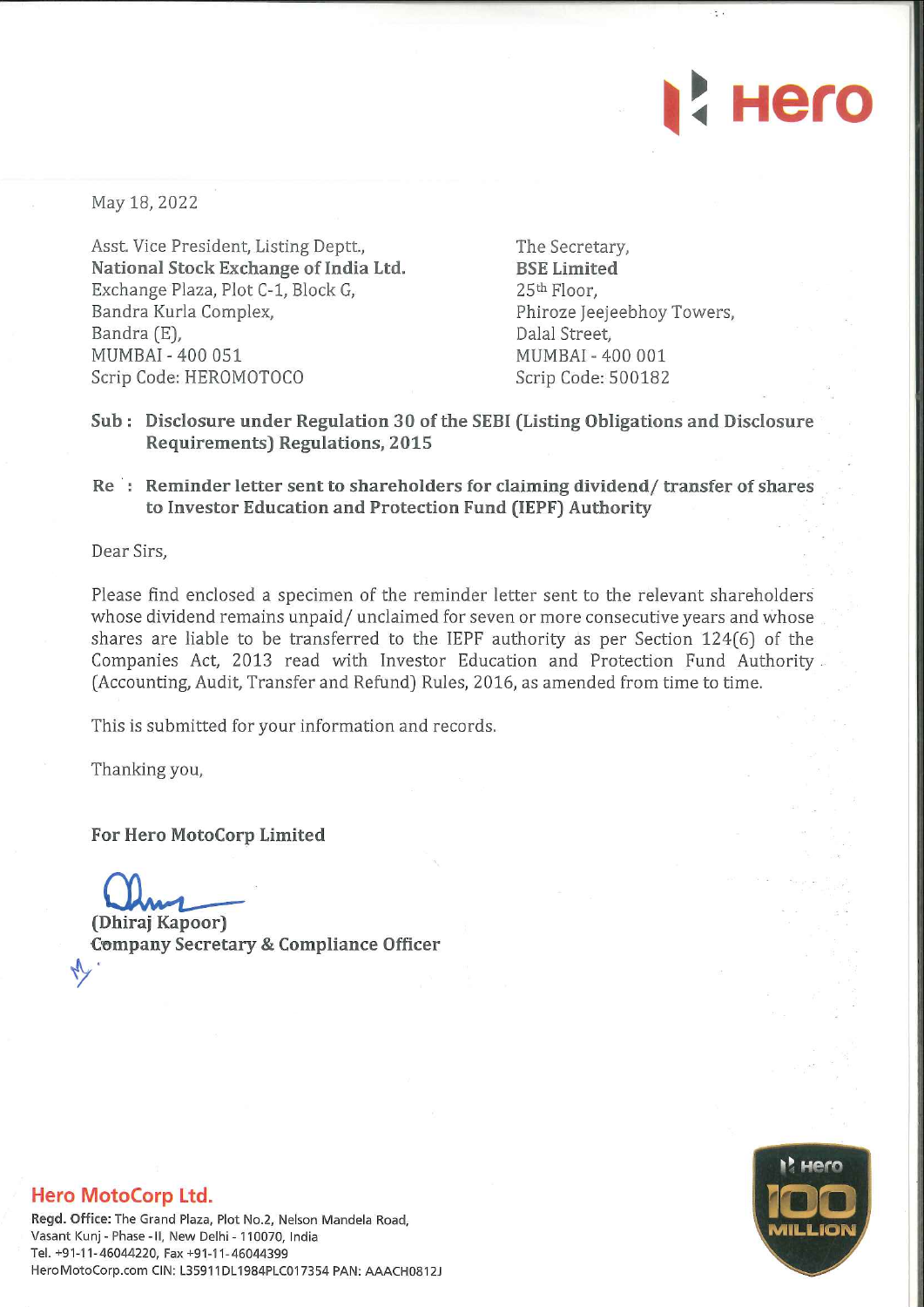

Registered Office: The Grand Plaza, Plot No.2, Nelson Mandela Road, Vasant Kunj - Phase -II, New Delhi – 110070, India CIN: L35911DL1984PLC017354 Phone: +91-11-46044220 Fax: +91-11-46044399 Email: secretarialho@heromotocorp.com, Website: www.heromotocorp.com

R/HML/DIVUNPD/ 2014-15/ Date: May 16, 2022

## **SPECIMEN**

Name of Shareholder: Address of Shareholder:

## **SUB: Reminder to Claim unpaid/ unclaimed dividend of FY 2014-15 (Final) of Hero MotoCorp Ltd./ Transfer of shares to IEPF Authority**

Dear Shareholder,

REF: FOLIO/DPID/CLIENT ID:

We observe from our records that following dividend warrant(s) issued in your favor have not been en-cashed by you and that the same are due for transfer during the year 2022 to Investor Education and Protection Fund (IEPF) established by the Central Government:

| $\mathsf{SL}$<br><b>No</b> | Year/Dividend              | Date of | Due date for<br>declaration Transfer to IEPF | Warrant No. | Amount (Rs.) |
|----------------------------|----------------------------|---------|----------------------------------------------|-------------|--------------|
|                            | 2014-15 (Final) 31.08.2015 |         | 30.09.2022                                   |             |              |

As you may be aware, as per Section 124(5) of the Companies Act, 2013, any money transferred to the Unpaid Dividend Account of the Company pursuant to this Section, which remains unpaid or unclaimed for a period of seven years from the date of such transfer shall be transferred by the Company to the IEPF.

**Further, pursuant to the provisions of Section 124(6) of the Companies Act, 2013 read with the Investors Education and Protection Fund Authority (Accounting, Audit, Transfer and Refund) Rules, 2016 (the 'Rules') notified by the Ministry of Corporate Affairs effective September 7, 2016 (as amended from time to time), all shares in respect to which dividend remained unclaimed for seven consecutive years or more shall also be transferred to the Demat Account of IEPF Authority on the respective due date.** 

We request you to claim your dividend(s) immediately, failing which the Company will have to transfer your unpaid/ unclaimed dividend amount to the IEPF and **subsequently will also transfer the eligible shares to the Demat Account of IEPF Authority on the respective due date.** To claim your unclaimed/unpaid dividend(s) please submit:

- i. The original time-barred Dividend Warrant(s)
- ii. Bank statement for encashment of any previous dividend received (only where original time-barred dividend warrant is not submitted)
- iii. Self-attested copy of PAN Card
- iv. Cancelled Cheque